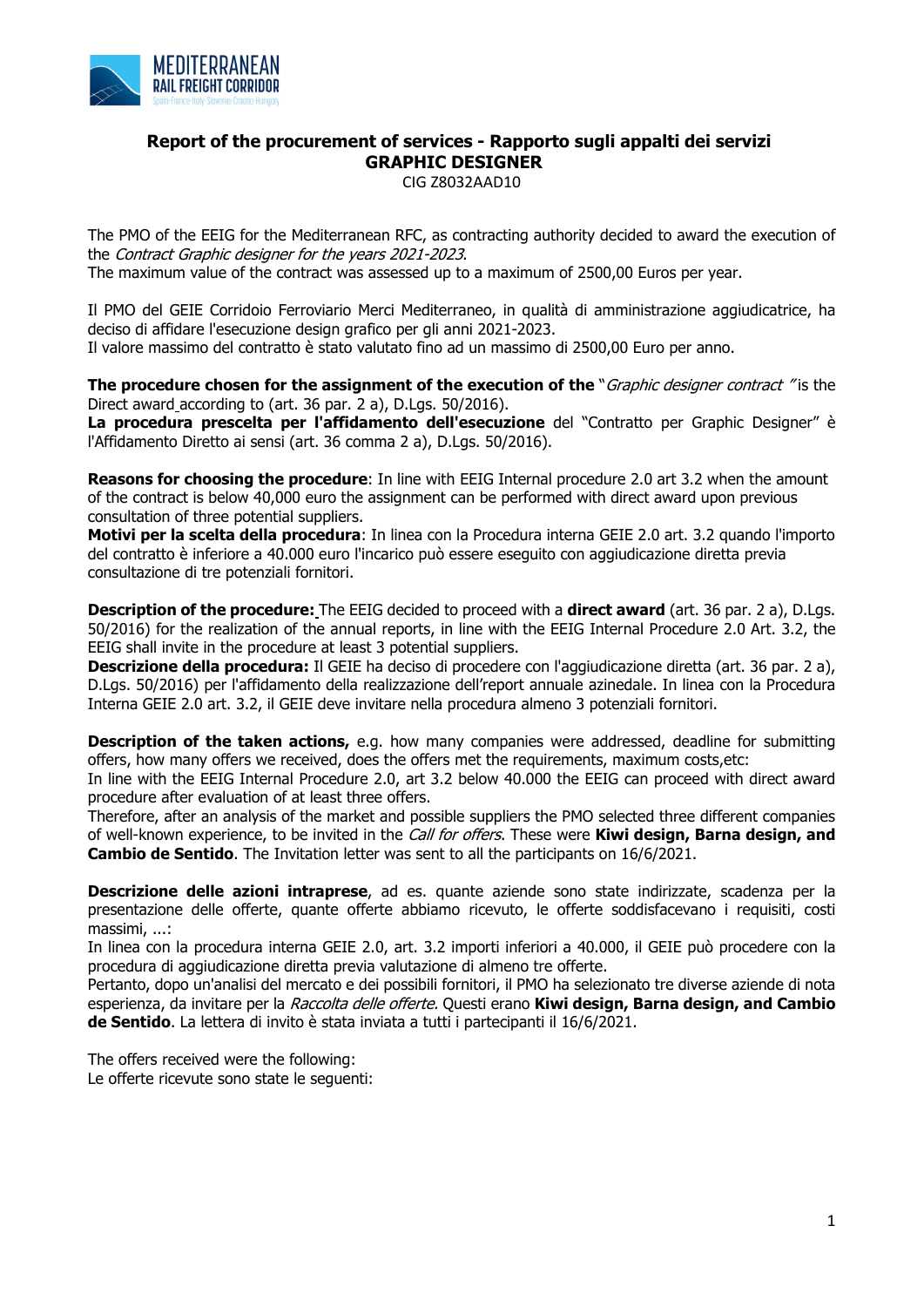

| <b>OFFERS</b><br><b>RECEIVED/OFFERTE</b><br><b>RICEVUTE</b> | <b>Aziende</b>      | contact point/contatto         | <b>Date/Data</b> | Time/Ora |
|-------------------------------------------------------------|---------------------|--------------------------------|------------------|----------|
|                                                             | KIWI DESIGN         | info@kiwi-design.it            | 23/06/2021       | 17:02    |
|                                                             | <b>CAMBIO DE</b>    |                                | 25/06/2021       | 17:36    |
|                                                             | <b>SENTIDO</b>      | produccion@cambiodesentido.com |                  |          |
|                                                             |                     |                                | 24/6/2021        | 15:24    |
|                                                             | <b>BARNA DESIGN</b> | domi@barnadesign.eu            |                  |          |

All the offers fully met the requirements stated in the Terms of Reference and could therefore be evaluated. **The Evaluation meeting** was fixed for 28/6/2021 , with three components of the PMO staff.

Tutte le offerte soddisfacevano pienamente i requisiti indicati nei Termini di Riferimento e potevano quindi essere valutate.

**La riunione di valutazione è** stata fissata per il 28/6/2021 con tre componenti dello staff del PMO.

## **Offers evaluated according to the following criteria:**

**- Cost: 40%**

## **- Technical quality 60% (Design: 40%; Timeframe: 20%)**

**Criteria of the evaluation:** The evaluation was performed according to the criteria contained in the Terms of Reference (ToR) and namely, 60% quality and

40% price. The price was calculated according to the following formula:

The points for the award criterion "Total price of all services" are calculated as follows:

**Criteri di valutazione:** La valutazione è stata eseguita secondo i criteri contenuti nei Termini di Riferimento (ToR) e precisamente, 60% di qualità e 40% di prezzo. Il prezzo è stato calcolato secondo la seguente formula:

I punti per il criterio di aggiudicazione "Prezzo totale di tutti i servizi" sono calcolati come segue:

$$
Points = \frac{LP \times P}{OP}
$$

It is based on the ration between the lowest price and the actual price of other offers.

**Points**… number of points achieved for the evaluated offer

**LP**… total price of all services of the offer with the lowest total price of all services of all submitted offers

**P** … maximum number of points to be achieved (30)

**OP**… total price of all services of the evaluated offer according to price sheet.

Si basa sulla razione tra il prezzo più basso e il prezzo effettivo di altre offerte.

**Punti**… numero di punti ottenuti per l'offerta valutata

**LP**… prezzo totale di tutti i servizi dell'offerta con il prezzo totale più basso di tutti i servizi di tutte le offerte presentate

**P** ... numero massimo di punti da raggiungere (30)

**OP**… prezzo totale di tutti i servizi dell'offerta valutata secondo il listino prezzi

The offer with the lowest total price of all services of all submitted offers achieves the maximum amount of points (30 Points).

The quality was assessed according to the following criteria expressed in the ToR and the 60% was divided into 3 main areas of analysis:

L'offerta con il prezzo totale più basso di tutti i servizi di tutte le offerte presentate ottiene il numero massimo di punti (30 punti).

La qualità è stata valutata secondo i seguenti criteri espressi nei ToR e il 60% è stato suddiviso in 3 principali aree di analisi: